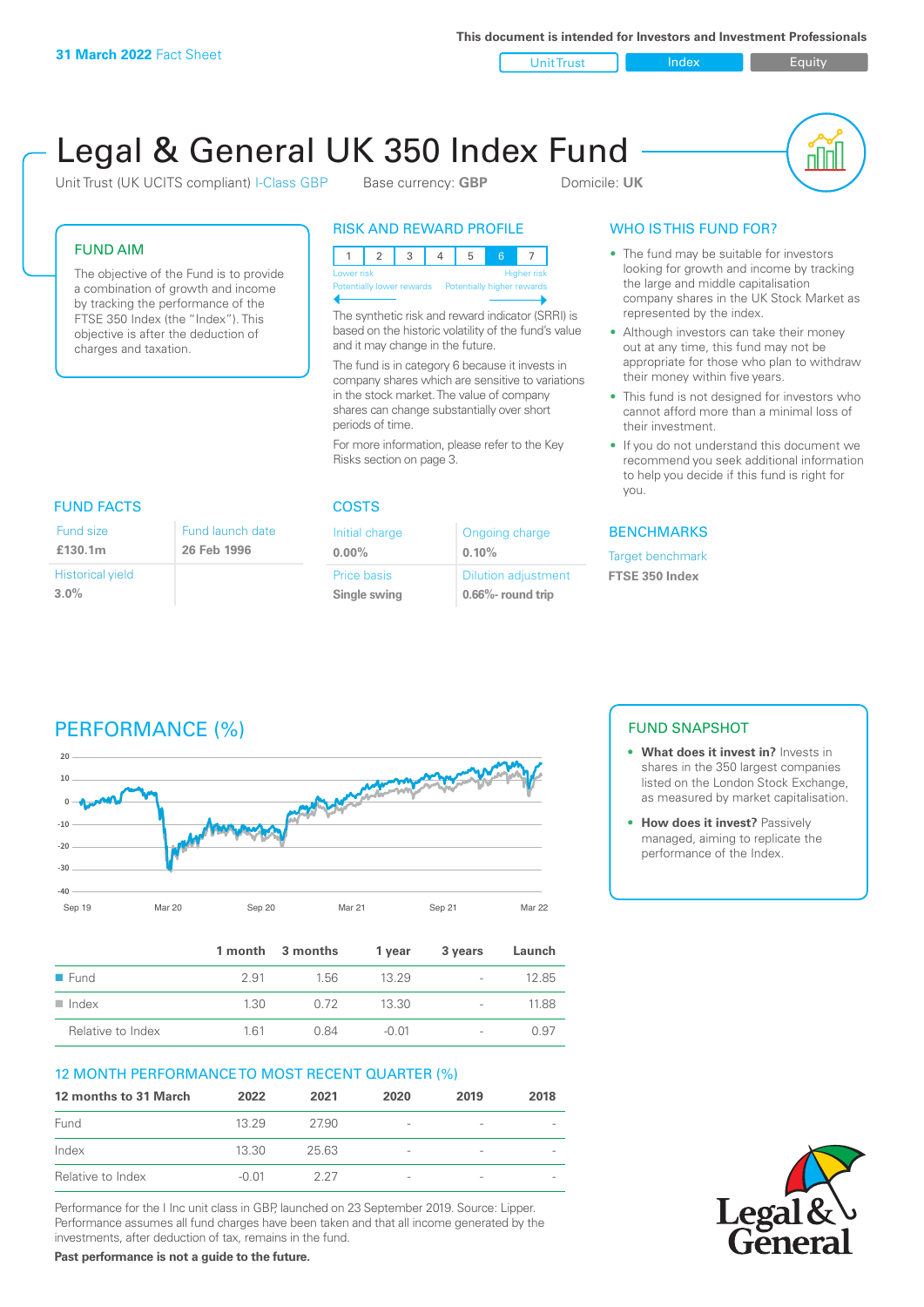### Legal & General UK 350 Index Fund

Unit Trust (UK UCITS compliant) I-Class GBP

### PORTFOLIO BREAKDOWN

All data sources are a combination of LGIM and the Fund Accountant unless otherwise stated. Totals may not sum to due to rounding. In order to minimise transaction costs, the Fund will not always own all the assets that constitute the index and on occasion it will own assets that are not in the index. The number of fund holdings can also differ from the index due to corporate events and proxy holdings.



#### SECTOR (%)

| $\blacksquare$ Financials  | 216  |
|----------------------------|------|
| ■ Consumer Staples         | 15.1 |
| $\blacksquare$ Industrials | 12.0 |
| $\blacksquare$ Health Care | 11.3 |
| ■ Consumer Discretionary   | 10.7 |
| $\blacksquare$ Energy      | 10.0 |
| ■ Basic Materials          | 9.1  |
| $\blacksquare$ Utilities   | 3.7  |
| ■ Real Estate              | 3.0  |
| Telecommunications         | 2.2  |
| ■ Technology               | 14   |
|                            |      |

#### COUNTRY (%)

United Kingdom 100.0

#### MARKET CAPITALISATION (%) TOP 10 ISSUERS (%)

| ■ Large            | 68.7 |
|--------------------|------|
| $\blacksquare$ Mid | 21.3 |
| ■ Small            | 9.9  |
| ■ Undefined        |      |

■ Top 10 issuers 40.7% ■ Rest of portfolio 59.4% No. of holdings in fund 356 No. of holdings in index 350

| Shell                           | 6.7 |
|---------------------------------|-----|
| Astra7eneca                     | 66  |
| <b>HSBC Holdings</b>            | 4.6 |
| Diageo                          | 3.8 |
| Unilever                        | 3.8 |
| GlaxoSmithKline                 | 35  |
| <b>British American Tobacco</b> | 3.1 |
| <b>BP</b>                       | 3.0 |
| Rio Tinto                       | 2.9 |
| Glencore                        | 27  |
|                                 |     |



elebratir

The Index Fund Management team comprises 25 fund managers, supported by two analysts. Management oversight is provided by the Global Head of Index Funds. The team has average industry experience of 15 years, of which seven years has been at LGIM, and is focused on achieving the equally important objectives of close tracking and maximising returns.